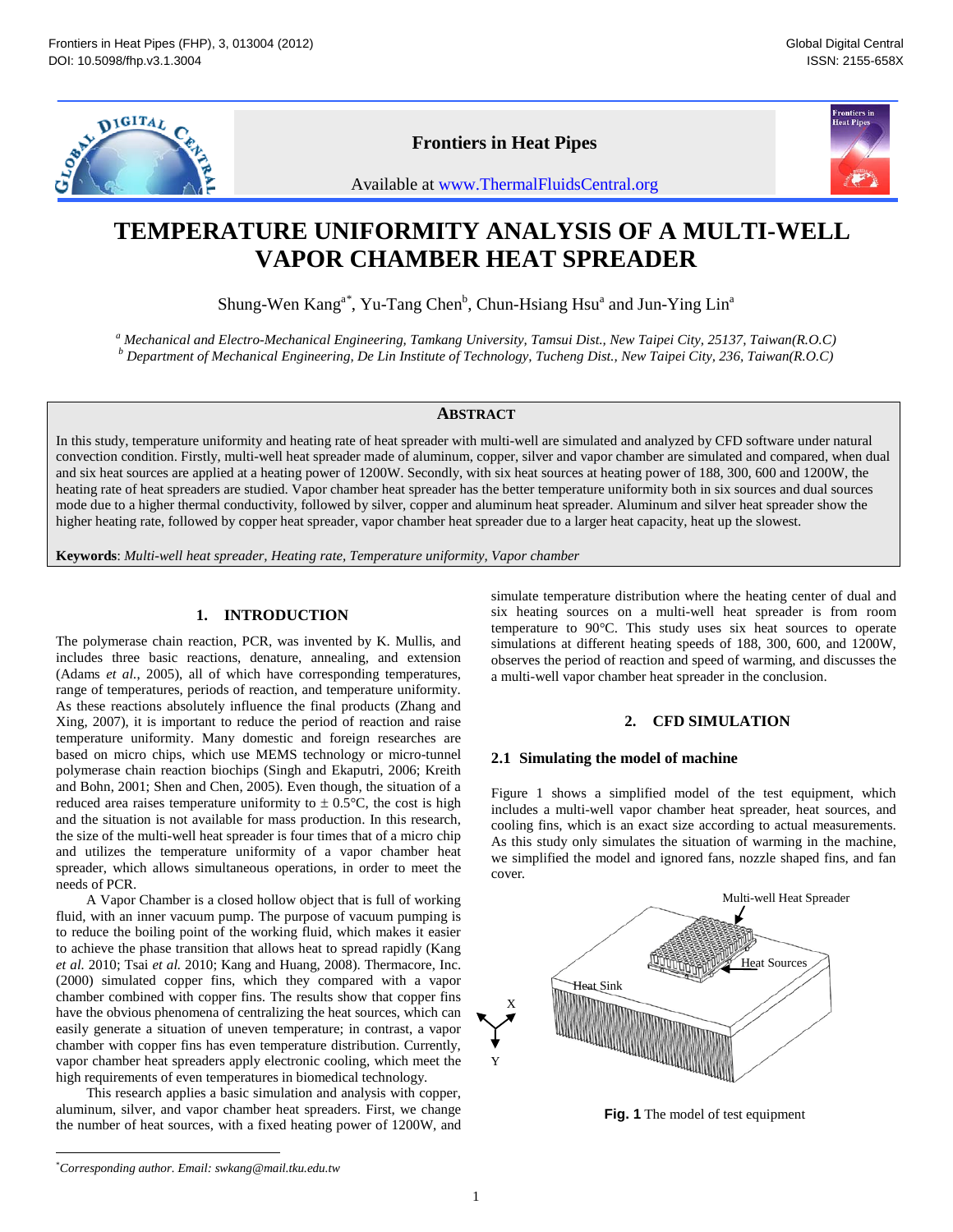- 1. Multi -well vapor chamber heat spreader (112×75×17.2mm): Figure 2 is composed of a vapor chamber heat spreader (thickness 4mm), with 96 holes (diameter of the holes is 5mm and depth is 10mm).
- 2. Heat sources: the area of heat sources is 30×30mm. Based on simplified modeling, the heat sources is 2D, and assumes that heat generation is even.
- 3. Cooling fins (250×200×73mm): the thickness of the substrate is 13mm, the fins are nozzle shaped, the thickness of the substrate is 2mm, and the bottom is 1mm, as seen in Figure 3. In addition, the fins have 17 hollow cylinders, with a diameter of 13mm, and are located in the area with the multi -well heat spreader to allow the multi -well heat spreader, heat sources, and cooling fins to fully cooperate; as the actual nozzle fins are difficult to model, the simulation has simplified fins, with the single size of 1.5mm.

## **2.2 Exact Formula**

Mass -conservation equation, i.e.:

$$
\frac{\partial u}{\partial x} + \frac{\partial v}{\partial y} + \frac{\partial w}{\partial z} = 0
$$

Momentum conservation equation, i.e.:

$$
\rho \left( \frac{\partial u}{\partial t} + u \frac{\partial u}{\partial x} + v \frac{\partial u}{\partial y} + w \frac{\partial u}{\partial z} \right) = \rho g_x - \frac{\partial p}{\partial x} + \mu \left( \frac{\partial^2 u}{\partial x^2} + \frac{\partial^2 u}{\partial y^2} + \frac{\partial^2 u}{\partial z^2} \right)
$$
\n
$$
\rho \left( \frac{\partial v}{\partial t} + u \frac{\partial v}{\partial x} + v \frac{\partial v}{\partial y} + w \frac{\partial v}{\partial z} \right) = \rho g_y - \frac{\partial p}{\partial y} + \mu \left( \frac{\partial^2 v}{\partial x^2} + \frac{\partial^2 v}{\partial y^2} + \frac{\partial^2 v}{\partial z^2} \right)
$$
\n
$$
\rho \left( \frac{\partial w}{\partial t} + u \frac{\partial w}{\partial x} + v \frac{\partial w}{\partial y} + w \frac{\partial w}{\partial z} \right) = \rho g_z - \frac{\partial p}{\partial z} + \mu \left( \frac{\partial^2 w}{\partial x^2} + \frac{\partial^2 w}{\partial y^2} + \frac{\partial^2 w}{\partial z^2} \right)
$$

Energy conservation equation, i.e.:

$$
\frac{\partial}{\partial t}(\rho h) = \nabla \cdot (k \nabla T) + S_h
$$

where  $\rho$  denotes density, u, v, and w are velocity components,  $\rho$  denotes pressure, μ denotes the viscosity coefficient, g denotes gravity, and h denotes enthalpy.



**Fig . 2** The size of multi -well vapor chamber heat spreader



**Fig . 3** The size of cooling fins

In the natural convection, we used a Rayleigh number to calculate the intensity of buoyant force. i.e.:

$$
Ra = \frac{g\beta\beta\Delta T^3\rho}{\mu\alpha}
$$

ANSYS Icepak uses the Boussinesq model in the natural convection. All of the equations, with the exception of the momentum equation's buoyant force, assume that density is an identical value. i.e.:

$$
(\rho - \rho_0)g \approx -\rho_0 \beta (T - T_0)g
$$

where  $\rho_0$  is the density of the fluid, which is an identical value; T0 is the temperature of operation.

#### **2.3 Convergence Test**

3mm

This article sets the convergence of momentum and energy at 10-1, 10-2, and 10 -3 in order to maintain the solution in a steady state, and the solution of 10 -2 is close to 10 -3, and in both of the two situations, energy can weaken to 10 -7; therefore, this research set the convergence of momentum at 10 -2, and the convergence of energy at 10 -7.

#### **2.4 The relaxation factor**

As this article intends to resolve the process of transient heating in natural convection, to make the process easier, we set the relaxation factor at 0.7, and the momentum relaxation factor at 0.1, in order to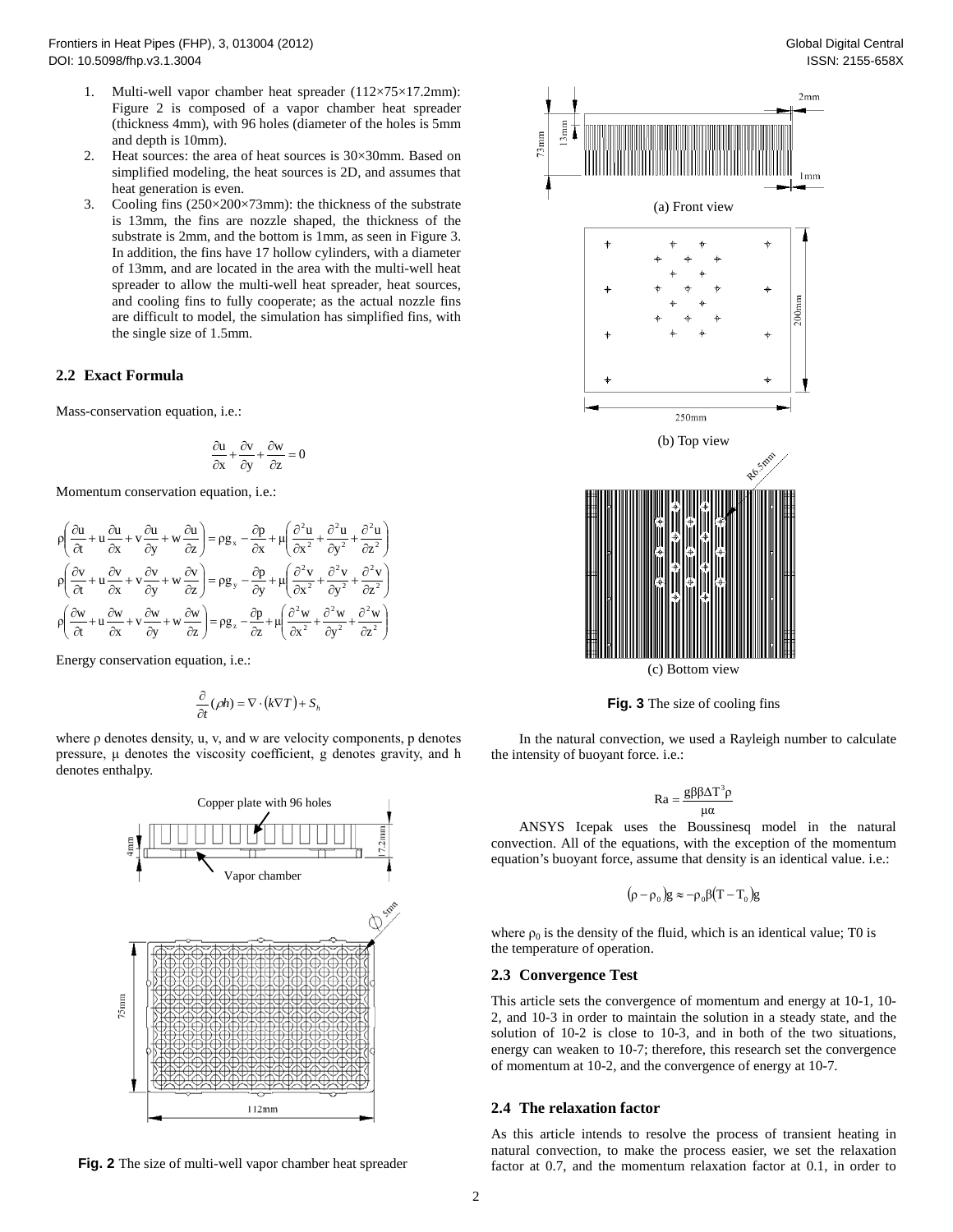Frontiers in Heat Pipes (FHP), 3, 013004 (2012) DOI: 10.5098/fhp.v3.1.3004

complete the solution. It symbolizes that the difference of pressure fro m one iteration to the next will be limited under 70%, and the change of momentum will be limited under 10%.

## **3. RESULTS AND DISCUSSION**

#### **3.1 Comparisons of experiments**

The simulated test equipment, under heating powers of 188w and 288w, and with dual or six heating sources, are compared for temperature distribution and time, with results as shown in Fig . 4 and 5. The results of the simulations are limited to these experiments, under dual or six heat source situations, with the temperature maintained at 90°C, the deviation becomes very low, approximately 1.72%.



**Fig . 4** The comparison of the simulation and experiment with six heat sources in a copper heat spreader



**Fig . 5** The comparison of the simulation and experiment of dual heat sources with a copper heat spreader

**3.2 Analysis with dual and six heat sources temperature uniformity**



**Fig . 6** Temperature distribution of aluminum vapor chamber under dual sources  $(\Delta T=3.12 \text{ °C})$ 



**Fig . 7** Temperature distribution of copper vapor chamber under dual sources  $(\Delta T = 2.00 \degree C)$ 



**Fig . 8** Temperature distribution of silver vapor chamber under dual sources  $(\Delta T=1.76 \degree C)$ 



**Fig . 9** Temperature distribution of vapor chamber under dual sources  $(\overline{\Delta T} = 1.42 \degree C)$ 



**Fig. 10** Temperature distribution of aluminum vapor chamber under six sources ( $\Delta T = 1.58$  °C)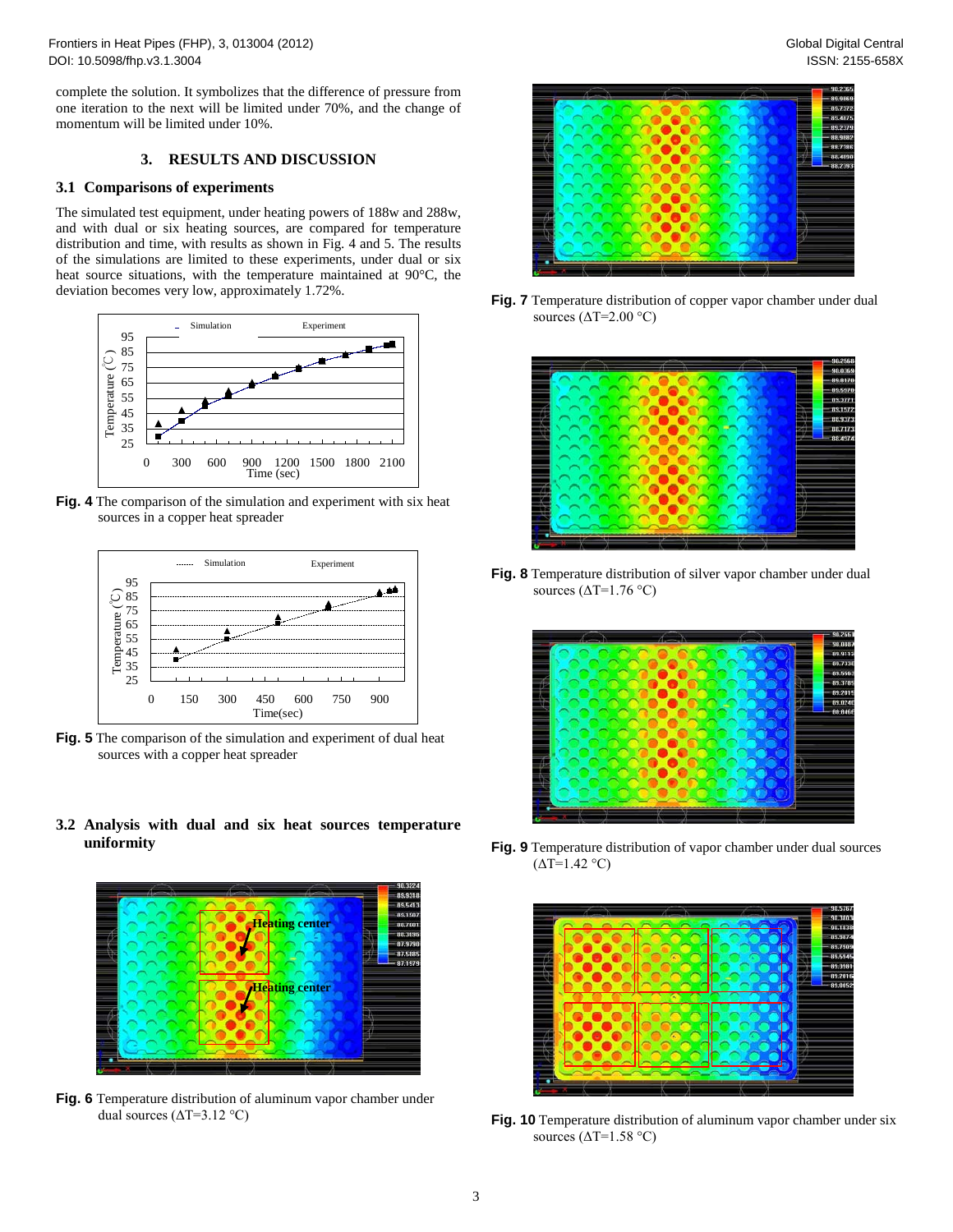

**Fig . 11** Temperature distribution of copper vapor chamber under six sources  $(\Delta T = 1.09 \degree C)$ 



**Fig . 12** Temperature distribution of copper vapor chamber under dual sources  $(\Delta T = 0.94 \degree C)$ 



**Fig . 13** Temperature distribution of vapor chamber under dual sources  $(\Delta T = 0.81 \degree C)$ 



**Fig . 14** The comparison of the temperature differential under dual and six heat sources at a heating power of 1200W

The simulation results, as shown in Fig s . 6 to 13, compare the different material temperature differences, and find that when under six heat sources, the temperature difference is smaller than in dual heat sources, as shown in Fig . 14. Furthermore, the temperature uniformity is proportional to the material thermal conductivity coefficient. Thus,

temperature uniformity could be arranged as vapor chamber, silver, copper, and aluminum.

## **3.3 The diagram, of different heating power and the period of warming**

Figure 1 5 shows that the simulation of the vapor chamber heat spreader requires a warming period from room temperature to 90°C when testing several heating powers of 188, 300, 600, and 1200W.



**Fig . 1 5** The temperature distribution of the vapor chamber heat spreader at different watts

With the lower heating power, room temperature is regarded as an important parameter to influence the temperature of the heat source; therefore, the warming line is a curve. If the heating power goes lower, the steady temperature could be lower than 90°C. Prior to increasing the heating power, room temperature has no influence on the temperature of the heat source, and the line of warming tends to be a linear. Table 1 shows the detailed information, including the heating rate of several of kinds of heat spreaders with temperature uniformity.

According to the four heating speeds shown in Table 1, there are different heating rate, with different ingredients heating from room temperature to 90°C. When the temperature in the center of the heat spreader reaches 90°C, it captures the distribution of the temperature in the heat spreader. This study calculates the difference between the high and low temperatures  $(\Delta T)$ , as shown in Fig. 16, which shows different temperature uniformity and heating rate at 188, 300, 600, and 1200W, with different ingredients in the heat spreader. Fig. 16 compares silver, aluminum , copper and vapor chambers, the vapor chamber have the best uniformity; however, the heating speed is also the slowest. In addition, the copper has the second best uniformity, with a faster heating rate .

The heating rate in the reaction of PCR is regarded as the faster, the better, while temperature uniformity is regarded as the lower, the better; therefore, the ratio of the temperature uniformity and the heating rate is the smaller, the better. Fig . 17 presents the relationships between heat spreaders of various materials and temperature uniformity, the ratio of the heating rate, and the heating power, and shows that the ratio of a vapor chamber heat spreader's uniformity and the heating rate is lower than any other material heat spreaders. The results suggest that a vapor chamber heat spreader is the most suitable for application in the reaction of PCR.

## **4. CONCLUSION S**

In this study, the temperature uniformity and heating rates of heat spreaders with multi -wells were simulated and analyzed by ANSYS - Icepak software under natural convection conditions. We selected four materials for the multi -well heat spreader, including copper, aluminum, silver, and vapor chambers, as well as dual and six heating sources, at heating powers of 188, 300, 600, and 1200W, in order to simulate this research. The simulation found that, when at lower heating powers, the surrounding temperature would have great effect, thus, the temperature rise in a curve line. Otherwise, when at higher heating powers, the